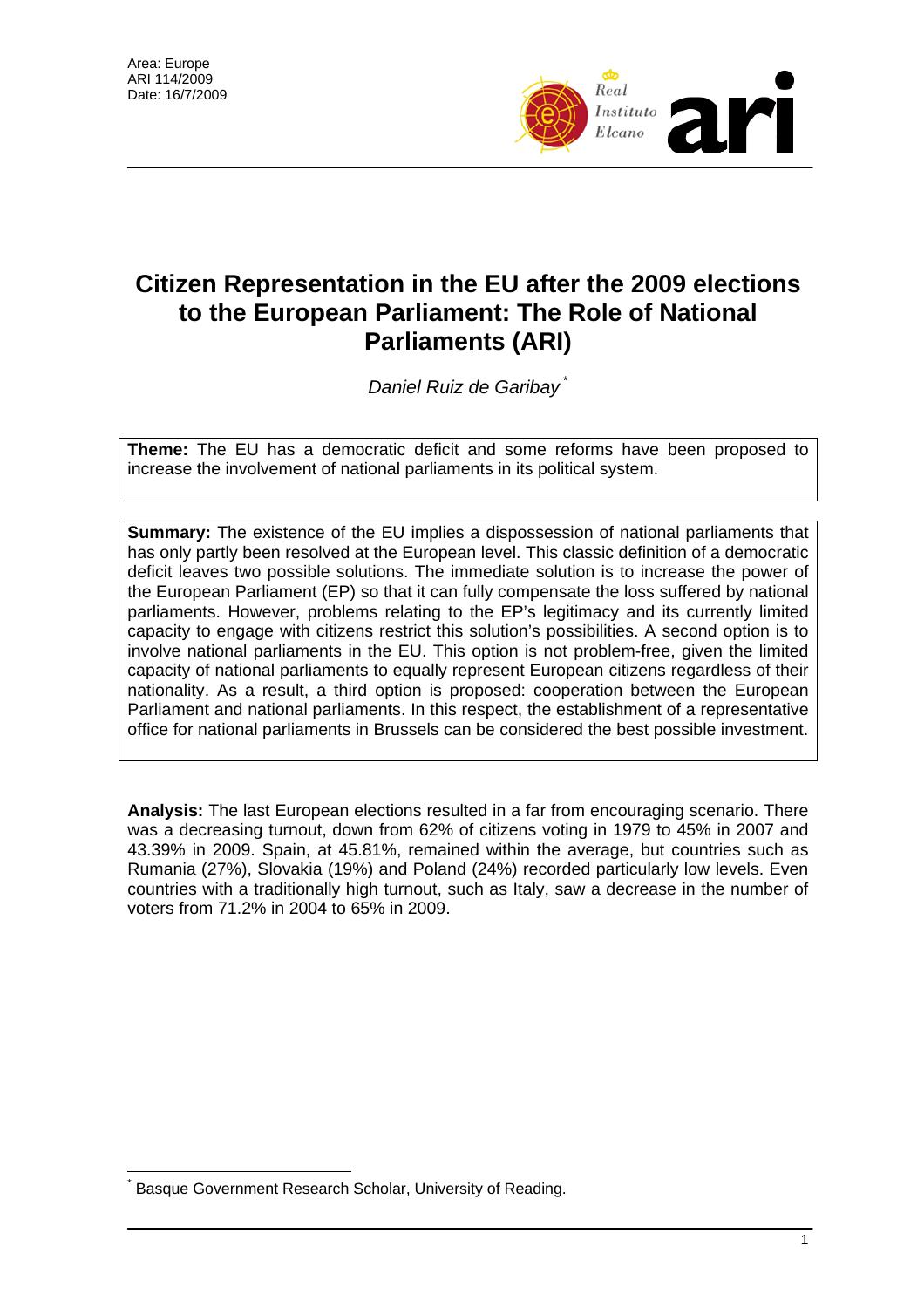



## **Figure 1. European elections: turnout, 1979-2006**

|                   |                               | 1979 1981 |             | 1984 1987 1989 1994 1995 1996 |            |                          |             |       |      | 1999 2004 2007 2009 |             |             |
|-------------------|-------------------------------|-----------|-------------|-------------------------------|------------|--------------------------|-------------|-------|------|---------------------|-------------|-------------|
|                   | BE                            | 91.36     |             | 92.09                         |            |                          | 90.73 90.66 |       |      | 91.05 90.81         |             | 90.39       |
|                   | - DK                          | 47.82     |             | 52.38                         |            |                          | 46.17 52.92 |       |      | 50.46 47.89         |             | 59.54       |
|                   | DE                            | 65.73     |             | 56.76                         |            |                          | 62.28 60.02 |       |      | 45.19 43            |             | 43.3        |
|                   | IE                            | 63.61     |             | 47.56                         |            |                          | 68.28 43.98 |       |      |                     | 50.21 58.58 | 58.64       |
|                   | FR                            | 60.71     |             | 56.72                         |            | 48.8 52.71               |             |       |      | 46.76 42.76         |             | 40.63       |
|                   | ∎ιτ                           | 85.65     |             | 82.47                         |            | 81.07 73.6               |             |       |      |                     | 69.76 71.72 | 65.05       |
|                   | <u>" LU</u>                   | 88.91     |             | 88.79                         |            |                          | 87.39 88.55 |       |      | 87.27 91.35         |             | 90.75       |
|                   | $\_$ NL                       | 58.12     |             | 50.88                         |            |                          | 47.48 35.69 |       |      |                     | 30.02 39.26 | 36.75       |
| <b>SH</b> UK      |                               | 32.35     |             | 32.57                         |            |                          | 36.37 36.43 |       |      | 24                  | 38.52       | 34.7        |
| ≝EL               |                               |           | 81.48 80.59 |                               |            |                          | 80.03 73.18 |       |      |                     | 70.25 63.22 | 52.61       |
| $\blacksquare$ ES |                               |           |             |                               |            | 68.52 54.71 59.14        |             |       |      | 63.05 45.14         |             | 46          |
|                   | $\blacksquare$                |           |             |                               | 72.42 51.1 |                          | 35.54       |       |      | 39.93 38.6          |             | 36.77       |
| <b>HE</b> SE      |                               |           |             |                               |            |                          |             | 41.63 |      | 38.84 37.85         |             | 45.53       |
| $\blacksquare$ AT |                               |           |             |                               |            |                          |             |       |      | 67.73 49.4 42.43    |             | 45.97       |
| ÷п                |                               |           |             |                               |            |                          |             |       | 57.6 | 30.14 39.43         |             | 40.3        |
|                   | $\overline{\phantom{a}}$ CZ   |           |             |                               |            |                          |             |       |      |                     | 28.3        | 28.22       |
|                   | I EE                          |           |             |                               |            |                          |             |       |      |                     | 26.83       | 43.9        |
|                   | CY                            |           |             |                               |            |                          |             |       |      |                     | 72.5        | 59.4        |
| ▄∟⊤               |                               |           |             |                               |            |                          |             |       |      |                     | 48.38       | 20.98       |
|                   | $\blacksquare$ LV             |           |             |                               |            |                          |             |       |      |                     | 41.34       | 53.7        |
|                   | : HU                          |           |             |                               |            |                          |             |       |      |                     | 38.5        | 36.31       |
|                   | $\blacksquare$ MT             |           |             |                               |            |                          |             |       |      |                     | 82.39       | 78.79       |
|                   | PL                            |           |             |                               |            |                          |             |       |      |                     | 20.87       | 24.53       |
|                   | SI                            |           |             |                               |            |                          |             |       |      |                     | 28.35       | 28.33       |
|                   | <b>SK</b>                     |           |             |                               |            |                          |             |       |      |                     | 16.97       | 19.64       |
|                   | BG                            |           |             |                               |            |                          |             |       |      |                     |             | 29.22 38.99 |
|                   | <b>RO</b>                     |           |             |                               |            |                          |             |       |      |                     |             | 29.47 27.67 |
|                   | EU total 61.99<br><b>TNIO</b> |           |             | 58.98                         |            | 58.41 56.67<br><b>rn</b> |             |       |      | 49.51 45.47         |             | 43.1        |

Source: TNS opinion in cooperation with the EP.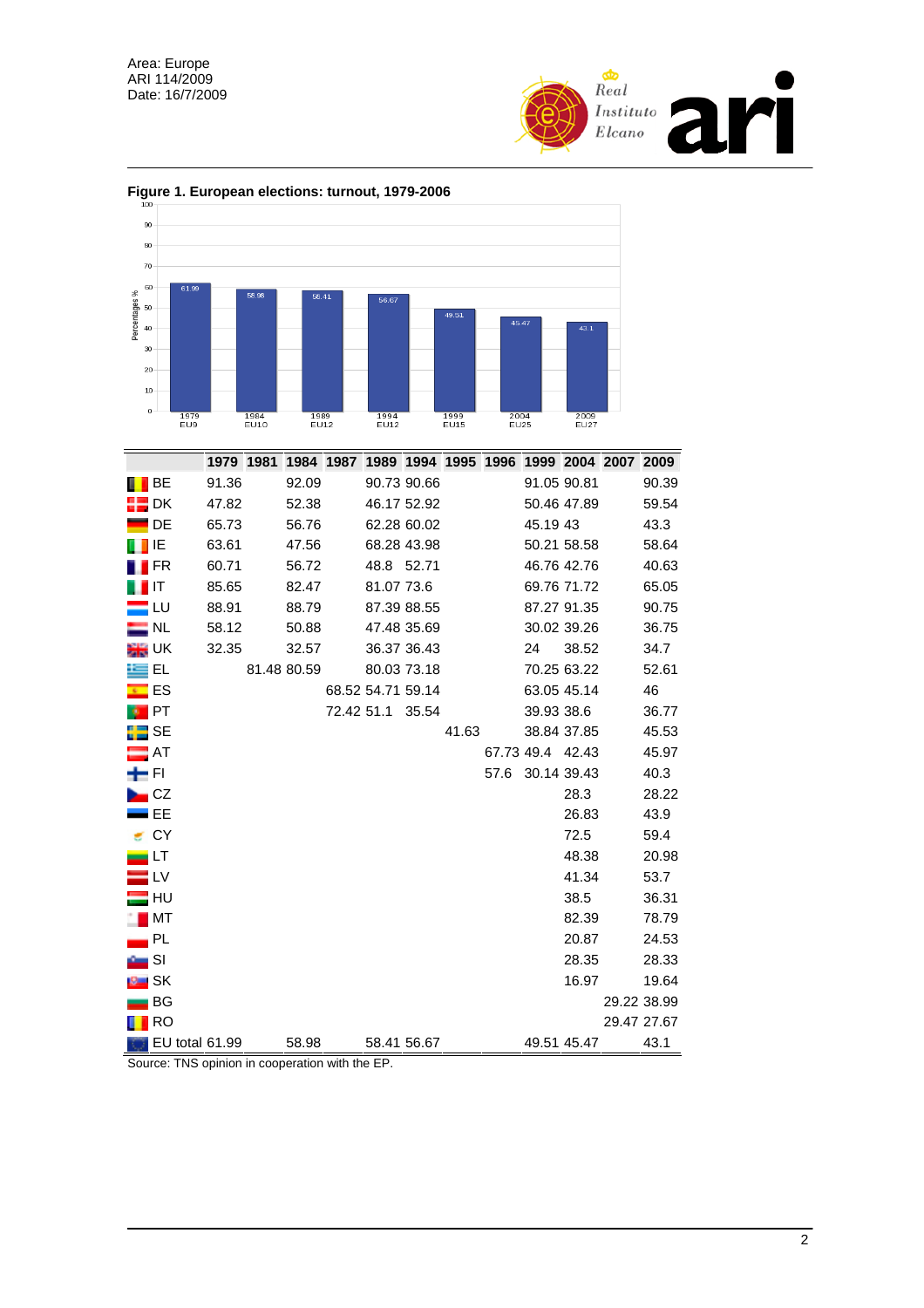

Elections to the only directly-elected EU institution do not seem to appeal to citizens. Those who bothered to vote used the excuse to punish their governments. What is more worrying, the European elections have in some cases become golden opportunities for extremists and xenophobes to gain seats. It is not the electors who are to blame: time after time, political parties present European elections as second-rate contests. Issues affecting the EU, such as the reform of its institutions, its role in the world and the debate over the ever expanding Union rarely appear as key issues between parties. Even in traditionally pro-European countries like Spain parties generally do not promote a sincere debate with citizens about their 'vision of Europe'. In this scenario it is not surprising that Europe's citizens should choose not to get involved in European elections. Additionally, given the impenetrable nature of the EP's multilingual debates, it is no wonder that European citizens are apathetic.

It would be wrong, however, to deduce from this that European election results do not matter or that the EP is simply a talk-shop. The EP's history is one of a continuous increase in power. The Parliament has evolved from simply having the right to be consulted to having a general right to influence legislation through the so-called codecision procedure. Moreover, as shown by the case of the services directive –where a progressive majority in the EP managed to water down the directive significantly–, the EP can shape the nature of the legislation it approves. In addition to the perception of its inexistent power, the EP has a legitimacy problem in the eyes of certain European citizens. Recent scandals over MEPs' expenses are certainly no help in enhancing the legitimacy of a Parliament that has already had to fight against being seen as a waste of tax-payers' money due to its nomadic character.

According to classical democratic-deficit theory, the EU's democratic deficit involves the dispossession of national representative institutions that are only partly compensated at the EU level. The strengthening of democratic mechanisms at the European level is required if the EU's democratic deficit is to be resolved. An option would be to increase the power of the European Parliament *vis-à-vis* other EU institutions. There are several ways of achieving this, from establishing a winner-takes-all approach for the assignment of positions at the EP to linking the results of the European elections to the composition of a hypothetical European government. Indeed, the President of the Commission could easily be determined according to the results of the elections of the European Parliament. Stronger transnational European parties would be required in order for this to be put into practice. Reality, however, could not be more different. This year's elections have shown up the failure of creating an alternative to the EPP's (Conservatives and Christian-Democrats) candidate around the Danish ex-prime minister Poul Nyrup Rasmussen. The ongoing process of ratification of the Treaty of Lisbon and the need to ensure that the Commission has a clear vision in order to provide the lead in fighting the global recession are amongst the reasons put forward by the socialist Prime Ministers when opting to support Durão Barroso. However, were the EP's power to be extended, there are serious doubts that the democratic deficit would be reduced. As noted, despite the EP's increasing power since its creation, European elections continue to be second-tier elections used by national parties to show and measure their power for their upcoming national elections. This will continue to be the case unless European elections involve competing for government offices. At the end of the day, what is the point of winning (and voting for) an election in which there is 'nothing to win'. Additionally, the EP's decreasing turnout and legitimacy problems lead some to see the EP itself as part of the problem rather than of the solution.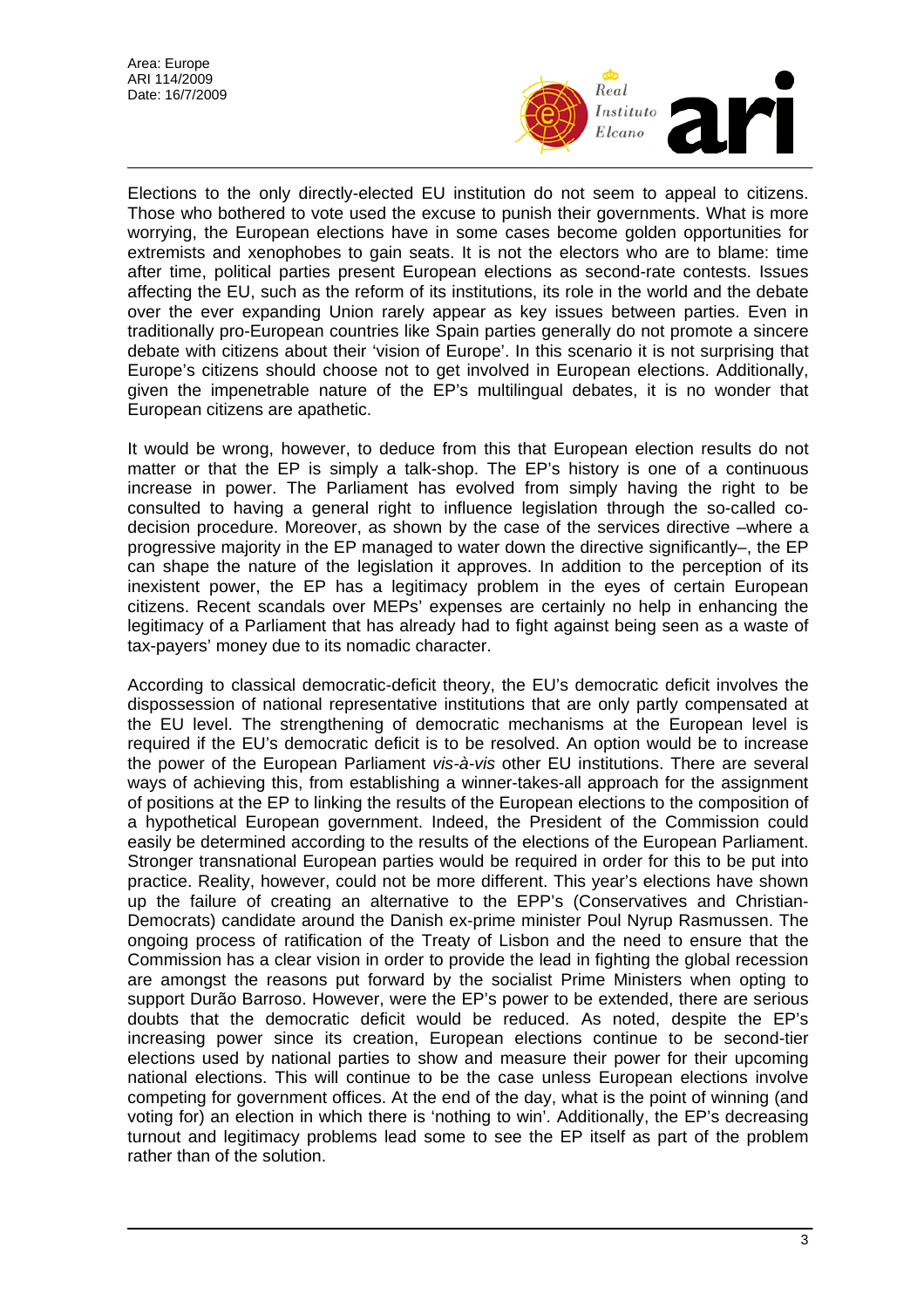

This situation suggests that it might be better to find alternative sources to enhance legitimacy at the European level. One proposed solution is to include national parliaments in the EU's political system. Aside from the possibility of thereby reducing the EU's democratic deficit, the inclusion of national parliaments in EU affairs would affect the very nature of the Union itself. Europe's integration process is being developed by states that are already well-defined polities. The implication of this for representative democracy in the EU cannot be ignored. Involving those polities or 'pre-existing national democracies' in the EU is not a matter of willingness but of necessity (Crum, 2005, p. 456).

The Danish model is always mentioned when talking about the inclusion of national parliaments in the EU. The Danish Folketing posses a mandate whereby it dictates the position the government can adopt when negotiating at the Council. However, in practice, the method does not lack problems. Very tight mandates can reduce the bargaining capacity of a given government and sometimes make agreements impossible. Moreover, if the so-called Danish model were to be adopted in every country or even in a majority of them, the Council's ability to reach agreements would certainly be reduced. This would diminish the EU's capacity to deliver results for its citizens. According to Fritz Scharpf (1997, 1999), democratic legitimacy is a matter of both the input and output of a political system. On the output side, democratic legitimacy requires mechanisms to link political decisions with citizens' preferences. In our democratic systems this is done through parliaments. On the output side, Scharpf argues that democracy would be an 'empty ritual' if the democratic procedure were to be unable to produce effective outcomes, ie, 'achieving the goals that citizens collectively care about' (1997, p. 19). Adherents of input legitimacy would emphasise that apart from the fact that national parliaments are closer to citizens and reflect in a more adequate manner citizens preferences, only national parliaments can provide democratic legitimacy. This view of input legitimacy rests on the idea that national parliaments will hold their ministers accountable for decisions taken in the Council. However, European integration has eroded the position of national parliaments within the national institutional framework reducing the real possibility of national parliaments exercising control over government. The main assumption behind this argument is that even if a given parliament were to be able to provide parliamentary control over its own government, nothing would prevent the government being outvoted in the Council under the majority voting rule. Nonetheless, many important decisions in the EU are still taken by consensus even though the Council's rules allow other arrangements. Another argument for seriously considering the involvement of national parliaments at the EU level is that they are the authorisers of the Treaties. Thus, as long as the EU continues to develop by successive revisions of the Treaties, national parliaments will continue to play a role.

Some commentators have gone as far as to suggest the idea that political representation at the EU level could be arranged by side-lining the EP (*The Economist*, 6/VI/2009). This option, apart from being politically impossible now that the EP is well established, is not exempt from problems either. Relying on national parliaments and excluding the EP would produce political inequality and a situation in which citizens would be represented differently depending on where they live, due to the national parliaments' differing powers and capabilities. Unlike national parliaments, the EP represents citizens of the Union regardless of where they live, and since it operates at the level of the Union it is in a position to take part in a deliberation process that takes into account the views of all the Union's members. For that reason, unless good functioning networks of interparliamentary cooperation are established, national parliaments are not 'the most obvious fora' (Lord, 2004, p. 181) either for deliberation at the level of the Union's political system or for taking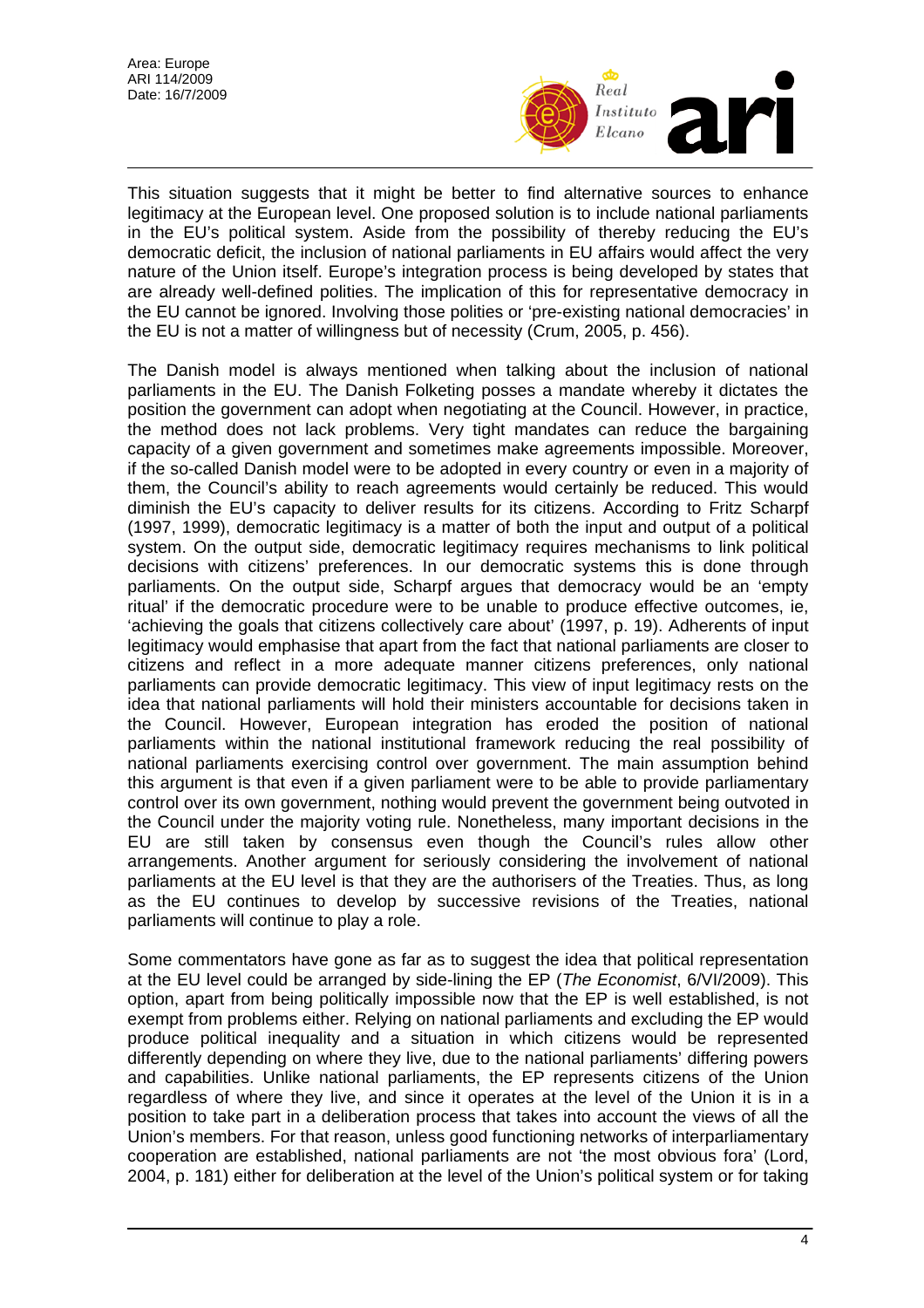

decisions on behalf of the polity as a whole. In sum, relaying on national parliaments to solve the EU's democratic deficit involves a problem of representation because only the EP represents every citizen equally at the EU level. Consequently, it would seem logical and desirable to prescribe an increase in the EP's powers. Ultimately, certain kinds of collective goods are currently possible only at the European level. An example would be, for instance, the need for durable solutions to the current economic crisis, which protectionist policies could only aggravate. However, unless current problems such as the 'second-rate' nature of its elections and the perceived low legitimacy enjoyed by the EP are resolved, an increase in the powers of the national parliaments would only aggravate the problems.

A possible solution to this dilemma is to understand representative institutions at the national and European levels as two sides of the same coin rather than as two competing or opposing systems. Parliamentary cooperation, however, is not an easy task. First of all, parliaments regard each other as a threat. An increased role of the national parliaments could prompt EP resistance since it could be used as an excuse to question the need for a stronger EP. At the same time, national parliaments have interpreted every increase in the EP's powers as a downgrading of their own role (Norton, 1996). It should also be noted that national parliaments –or, more specifically, MPs– do not always see a clear reward for the time they spend on scrutinising EU policies. However, it could also be argued that cooperation between parliaments could help to enhance one of the main roles of parliaments: controlling the executive. It is in this context that the interest of national parliaments in institutionalising parliamentary control over national governments' actions at the European level needs to be understood. As for the EP, increased parliamentary cooperation would enhance its position as a representative body of European citizens. This requires a change of paradigm regarding the relationship between the national parliaments and the EP. The relationship between the EP and the national parliaments has been based on a level approach, that regards them as mutually exclusive (Wessels, 1996). From this it follows that 'the legitimising and accountability function of national parliaments is sufficiently exhausted wherever the European Parliament has a formal decisive role'. As a result, issues classified as 'European' risk being immediately excluded from national scrutiny (Besselink, 2006, p. 129). A different paradigm, based on a polycentric approach, would consider the two types of parliaments as complementary, with the EP fulfilling a role at the EU level that is not identical to the role of national parliaments with regard to EU issues (Besselink, 2006, p. 129). In short, the role of national parliaments and the EP should be understood as additive and complementary rather than as mutually exclusive. In practical terms, this would imply a division of labour, that would make it possible for democratic control to be shared between the EP acting at the level of the political system itself and national parliaments influencing the input of national governments to the Council of Ministers. The role of national parliaments would be to influence ministers at the level of the Council *ex-ante*. This would require sufficient and timely information regarding the issues at stake as well as knowledge on the EU's decision-making timetable. The EP's role would be to fill the information and expertise gaps by extracting information from the EU's institutions and evaluating Union policy. Effective channels of communication between national parliaments and the EP would thus be essential.

The advantages of this model are that national parliaments would be able to use their superior ability to engage public attention and control governments at the level of the Council, while the EP would provide control over the Council as a whole by applying checks and balances on everyday policy-making. The EP would also be able to provide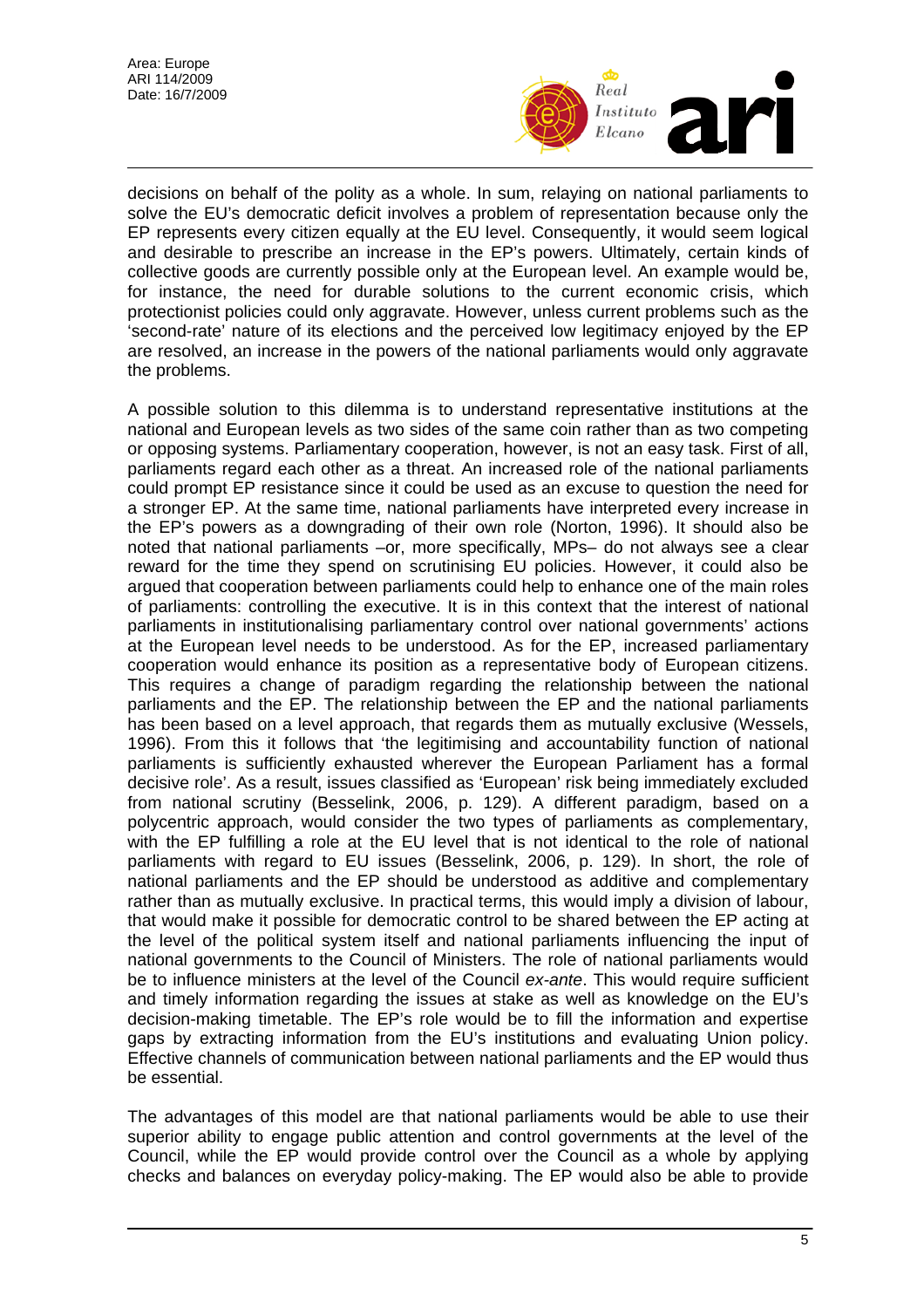

information and analysis on European affairs due to its permanent focus on the European arena and its higher (compared to national parliaments) competence in monitoring a highly complex political system. Instead, national parliaments would bring the Union 'closer to its citizens'.

Building on this idea, the Lisbon Treaty (if finally ratified) provides that one third of national parliaments can object to a draft legislative proposal on the grounds of a breach of subsidiarity. This provision shows two main things. First, that the EU is serious about providing an increasing role for national parliaments, considered for years to be outside the EU's political system. Secondly, that parliamentary cooperation is needed if parliaments are to make use of the possibilities the Treaty offers them. National parliaments would need a considerable amount of information if they are to follow every EU legislative initiative. Apart from the need to develop effective sifting systems, fluid cooperation with the EP could help with acquiring and filtering of information regarding the EU's legislative process. The requirement of a minimum of a third of the national parliaments opposing a legislative proposal for it to be withdrawn requires parliaments to coordinate their views. National parliaments have established representative office at the EP's premises in Brussels. These representative offices have, in most cases, one or two permanent staff. Brussels liaison offices follow the EU legislation process closely and report back to their parliaments. The offices are useful tools for sharing information and good-practices. They can also be key players if national parliaments are interested in coordinating their views. The spirit amongst delegates helps, since they often exchange information which might be relevant to other parliaments. Meetings with the respective EP staff in charge of relations with national parliaments also provide further possibilities for information and relations. This means that parliaments lacking a representative at the EP are missing out. So far, all Member States except Slovakia, Spain and Malta have a representative at the EP. Giving the EU's current and future development, the need to explore the possibilities of parliamentary cooperation seems of extreme importance. The opening of a national parliamentary representative office at the EP's premises is certainly one of the best possible investments in this direction.

**Conclusion:** Certain reforms have taken place in order to increase the involvement of national parliaments in the EU's political system. An example is the possibility for national parliaments of activating a fire-alarm mechanism if the principle of subsidiarity is violated. Admittedly, this type of reforms, intended to increase the system's input legitimacy, increase the number of veto players and can eventually compromise its effectiveness and capacity to satisfy citizens' demands. However, the challenge must be accepted and overcame intelligently.

*[Daniel Ruiz de Garibay](#page-0-0)  Basque Government Research Scholar, University of Reading*